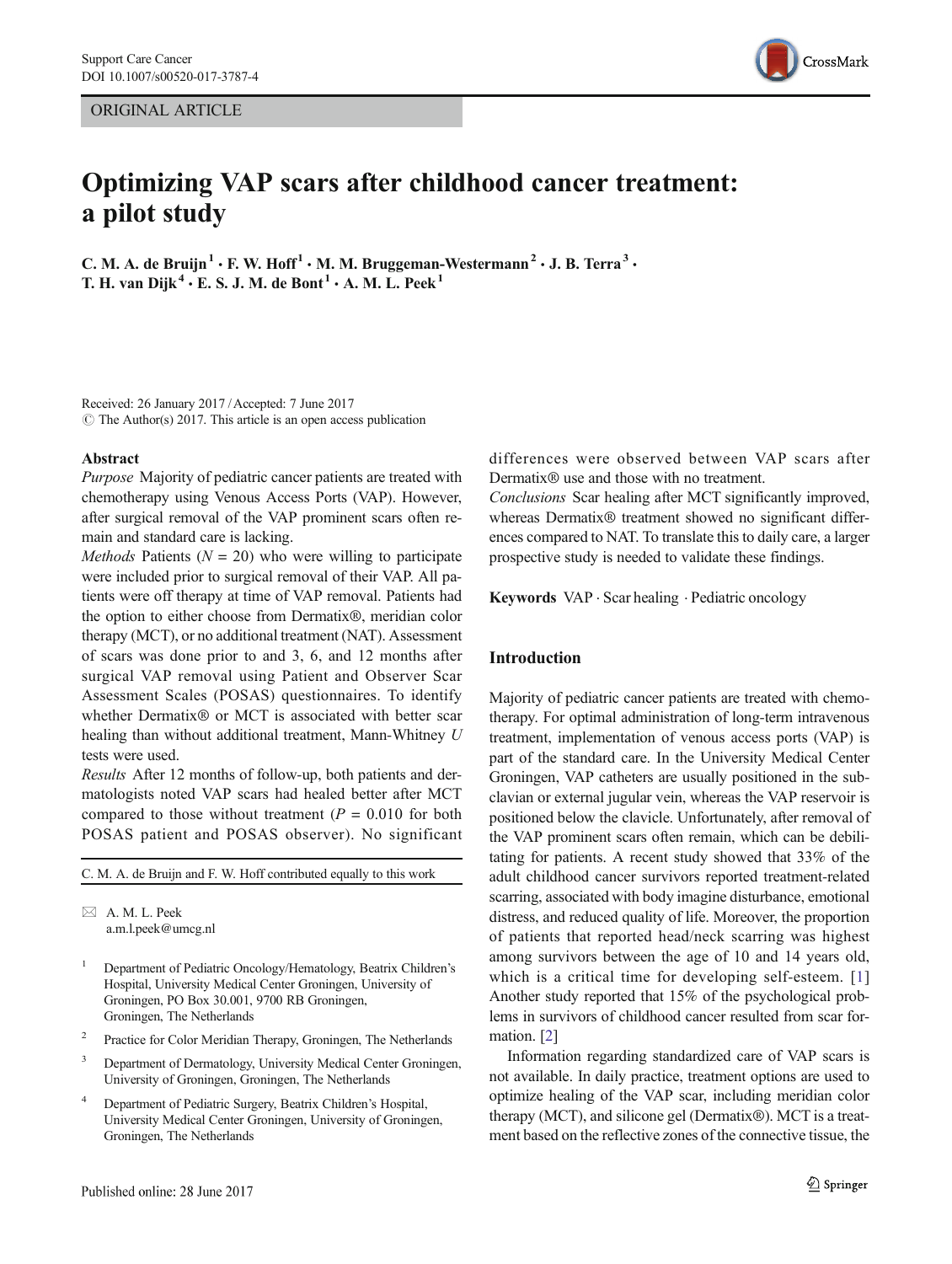anthroposophical color system, and acupuncture. It restores blockages in energy flows (meridians) by adding color frequencies with silk patches dyed with natural pigments of plants. [\[3\]](#page-3-0) Despite lack of scientific evidence, patients reported positive results that suggest potential benefits for VAP scar treatment. Likewise, dermatologists experienced positive results with Dermatix® in scar treatment. Dermatix® can be applied easily, and the mechanism is based on recovering skin moisture, restoring skin structures and stimulating collagen production. [\[4](#page-3-0)]

Due to lack of evidence-based standardized care for VAP scars, the aim was to assess scar healing in patients who were willing to share their healing process. Patients were enabled to decide themselves between treatment with silicone gel (Dermatix®), meridian color therapy (MCT), or no additional treatment (NAT).

## Methods

Twenty pediatric cancer patients with a history of chemotherapy treatment who were willing to share their healing process were followed prior to and after surgical VAP removal between March 2014 and March 2016. Patients had a median age of 7.65 years (range 1.51–15.13), and 65% ( $N = 13/20$ ) of the patients were female. All patients were off therapy at time of VAP removal and no local complications (e.g., VAP wound infection or hypertrophic scar formation) were observed. Patients had the option to choose Dermatix®, MCT, or NAT after VAP removal. Patients who opted for Dermatix® were advised to start with daily application after the wound had healed superficially. When opting for MCT, patients were counseled by a MCT therapist beforehand and had to apply colored silk bandages at determined meridian points of the skin. Both MCT and Dermatix® were applied at home for at least 6 months. No adjustments were made in addition to the standardized protocol for surgical VAP removal.

Scar healing was assessed prior to and 3, 6, and 12 months after VAP removal using the Patient and Observer Scar Assessment Scales (POSAS). [\[5\]](#page-3-0) The POSAS scale is divided into two parts: a patient scale and an observer scale. Scales numerically score six items on a measure from one to ten, where a lower score represented better scar recovery. Parents filled out the POSAS questionnaire if patients were <8 years. Additionally, photographs of the VAP scars were taken, using a Canon camera (Eos 600D DS126311, Macro lens EF-S 60 mm). Two independent dermatologists assessed the scars retrospectively without any knowledge of the scar treatment. Dermatologists were trained to consistently use the POSAS scale. If large intervariability was observed between dermatologists, re-assessment of that particular scar was done.

To identify whether Dermatix® or MCT was associated with better scar healing and to assess whether scars improved

within treatment groups after 12 months compared to 3 months. Mann-Whitney U tests were used. Statistical analysis was done using the SPSS statistical software (IBM SPSS Statistics 22) and the figure was generated in R (Version 0.99.484). Intervariability between the two dermatologists was determined using the reliability analysis (Cronbach's alpha).

# Results

Twenty-one scars were analyzed of which one patient had two scars. Eight scars were treated with Dermatix®, seven with MCT, and six with NAT. No statistical differences were observed for gender, duration of the VAP in situ, or age between the treatment groups. Scar assessment showed no intervariability between dermatologists (Cronbach's alpha = 0.933).

Prior to removal of the VAP, the POSAS observer scale showed higher scores for patients who intended to start MCT compared to patients who chose NAT ( $P = 0.007$ ). Strikingly, patients who chose MCT treatment assessed their former scar superior compared to the control group, although this was not significantly ( $P = 0.086$ ). POSAS observer scores showed no differences between patients who chose Dermatix<sup>®</sup> compared to patients with NAT ( $P = 0.826$ ). Likewise, assessment done by patients using Dermatix® showed no differences compared to patients without treatment  $(P = 0.061)$ . POSAS scores of patients and dermatologists are shown in Fig. [1](#page-2-0).

After VAP removal, scar evaluations of patients and observers showed lower POSAS scores for MCT compared to NAT at 6 and 12 months ( $P = 0.017$ ;  $P = 0.042$  at 6 months and  $P = 0.010$ ;  $P = 0.010$  at 12 months for, respectively, patients and observers). Similarly, scars treated with Dermatix® showed lower POSAS patient scores compared to NAT at 3 months ( $P = 0.022$ ), but this was not confirmed by dermatologist' assessment ( $P = 0.116$ ) and did not last after 12 months. Despite superior scar healing for patients using MCT compared to patients with NAT, no significant improvement was seen between T3 and T12 within patients using MCT. Also, no improvements over time were seen after Dermatix® application. Fig. [2](#page-2-0) shows three examples of scar healing, each representing a different treatment option.

# Discussion

Chemotherapy is still the mainstay of treatment for pediatric cancer patients, and to optimize long-term intravenous administration VAPs are frequently implemented. Although great progress has been achieved in cancer-treatment outcome, little focus has been directed to scar-related consequences of VAP treatment that may negatively affect psychological functioning. This manuscript aimed to compare two potential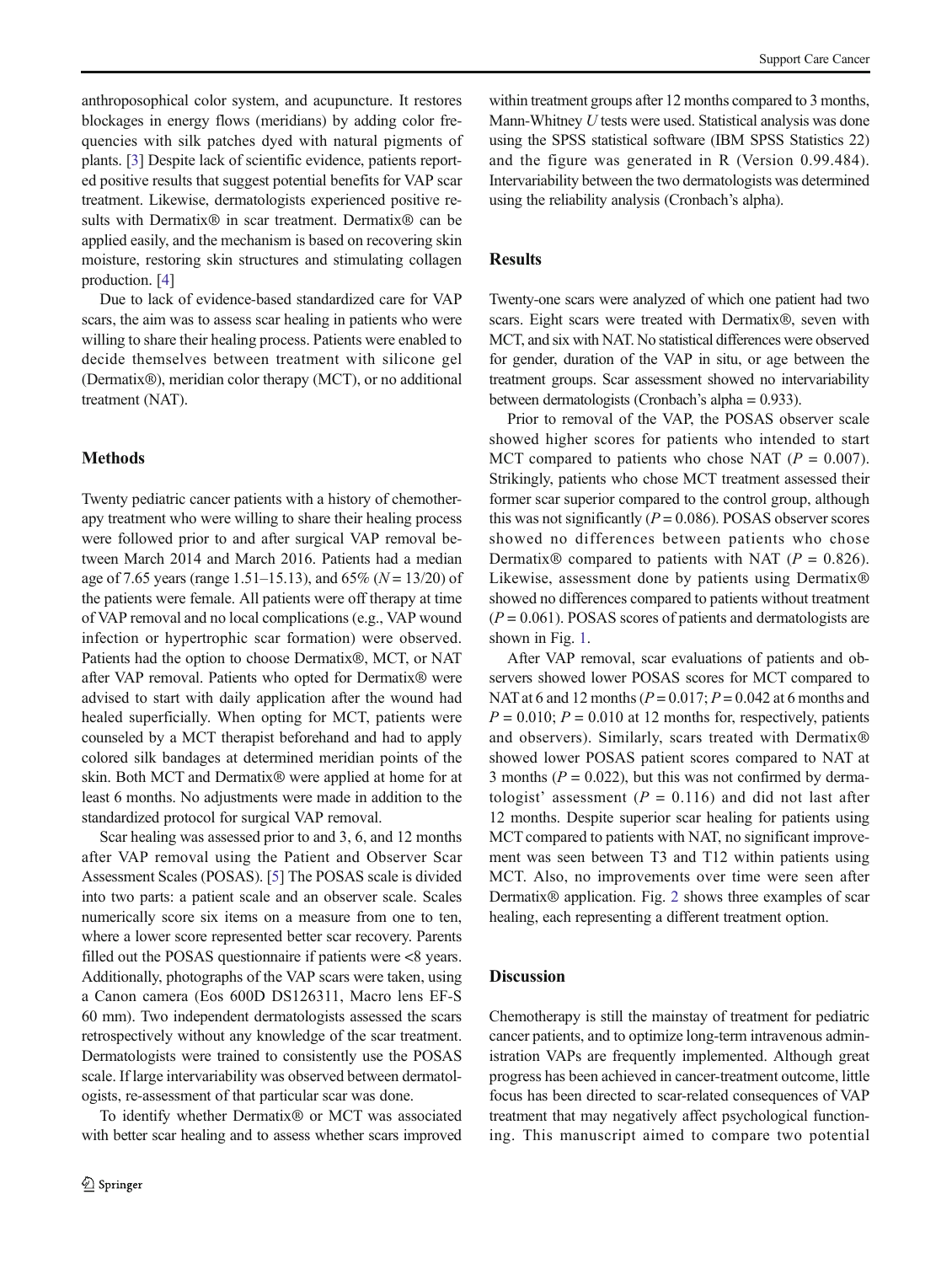<span id="page-2-0"></span>Fig. 1 Scar assessment prior to and at 3, 6, and 12 months after surgical VAP removal using the POSAS patient scale (upper) and POSAS observer scale (lower). Patients without additional treatment are shown in light gray, patients using Dermatix® in white and patients using MCT are shown in dark gray. Horizontal bars indicate median scores and a lower score represents better scar recovery. Asterisks (\*) indicate significant differences ( $P < 0.05$ ) compared to natural scar recovery



treatments to optimize VAP scar healing in pediatric patients compared to NAT.

The prime discovery in this study was improved scar healing after removal of the VAP in patients that used MCT compared to patients with NAT predicated upon lower POSAS scores. No significant improvement in scar healing was observed after Dermatix<sup>®</sup> application. The feature that makes this observation strong was scar assessment performed by both patients and dermatologists.

Since patients who chose MCT, assessed their scars more positively before and after VAP removal; this could imply that patients who chose MCT had a more optimistic perception. However, dermatologist did not confirm this finding. They did agree with the improvement of the scars after 6 and 12 months compared to the scars with NAT. Although scar healing after MCT was significantly better compared to NAT, no improvement was seen after 12 months compared to 3 months. This could suggest that the follow-up time was too short to attain optimal scar healing in our patient group.

To translate these outcomes to daily care, a larger study is needed to confirm these findings. More patients should be included, and follow-up time should be increased to ensure

Fig. 2 Scar evaluations at 3 and 12 months after VAP removal. Scar recovery at 3 and 12 months after removal of the VAP is shown for three patients, each representing a different treatment option; natural scar healing, Dermatix®, and MCT. All patients agreed upon using their scar photographs